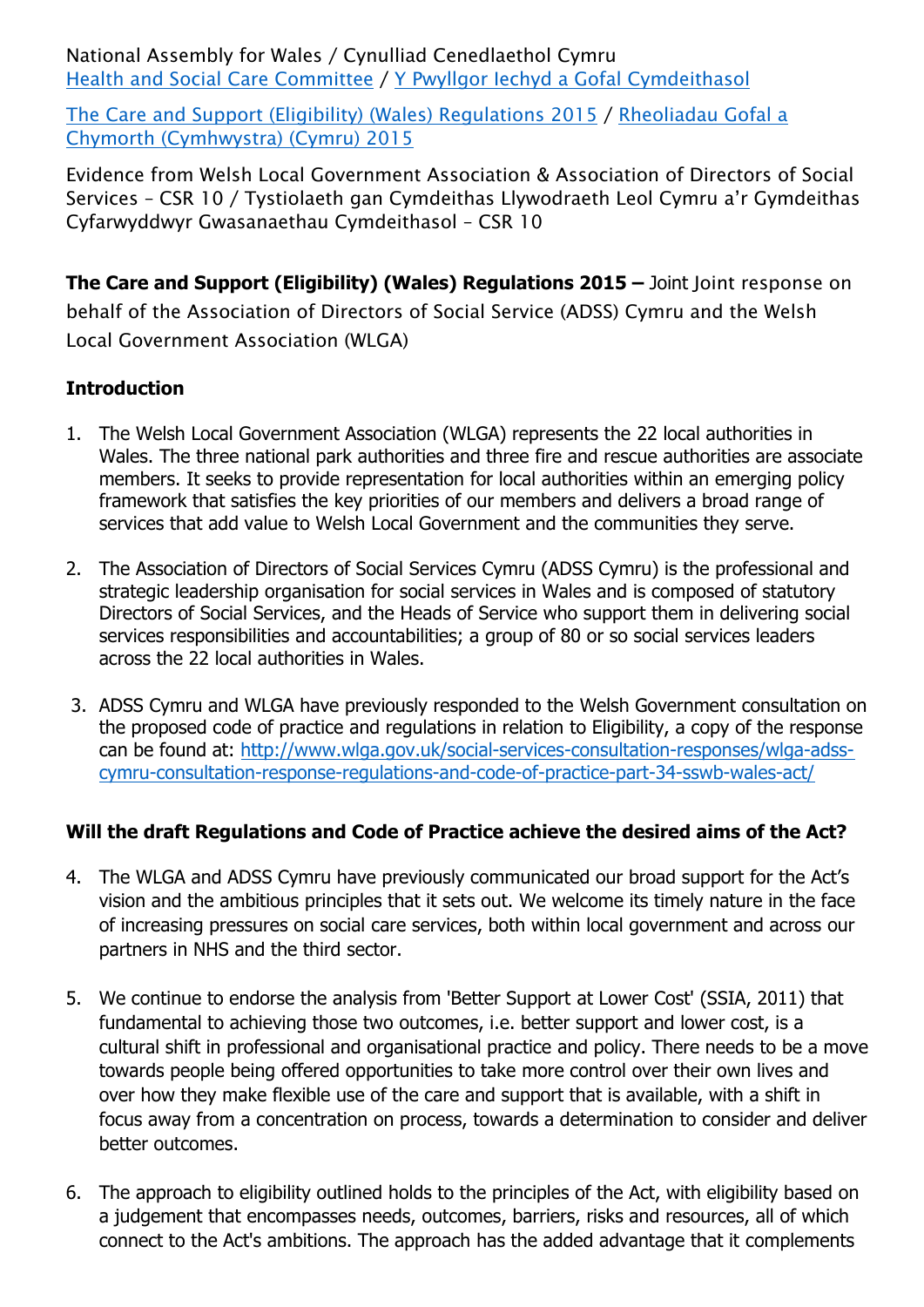the highly regarded work undertaken by Prof. Eileen Munro in England on children's services safeguarding and protection, with her recommendation that the focus should shift to 'doing the right thing' and away from 'doing things right', in other words away from process and towards outcomes. This helps to emphasise that in Wales a system is being developed that is equally applicable for adults and children, and that is another principle of the Act. It also accords with the evidence in the memorandum that this approach is closer to the current arrangements in Children's Services for determining the thresholds for assessment and providing a service.

- 7. The eligibility test is a significant change, away from eligibility criteria being used predominantly to gatekeep and 'say no'. The 'can and can only' test is not a simple and unambiguous test, as, inevitably and appropriately, it leaves space for professional judgment to be exercised, leading to potentially different interpretations being made. Whilst professional judgment will and should always be a consideration, the search for consistency may be a difficult objective to achieve and this may need more thought and testing out with users and carers in particular.
- 8. It is important to recognise that the proposed model for eligibility is new and untested. Whilst this approach may reduce the number of people who require a care and support plan by introducing opportunities to help people retain independence and access early intervention and prevention services without the need for a formal plan this is a long term vision and currently remains an aspiration. There are many elements to the Act which are inter-related and dependent on each other – the desired aims and vision for eligibility can only be achieved if there are appropriate preventative and early intervention services in place. Our previous consultation responses to the Act highlight the very real challenges being faced in providing preventative services – if the necessary preventative services are not available, and in fact face being cut, then this is likely to have a detrimental impact on social services as an increasing number of people will become eligible for a care and support plan with lower needs than would have been previously seen as the necessary services are not available in the area. The role of preventative and early intervention services, as well as the greater focus on people's well-being, are not aspects that social services can manage on their own and so it is vital that the wider Council and partner organisations, e.g. health, are fully aware of their responsibilities under the Act and held to account for supporting delivery.
- 9. Many elements of the Act, including assessment and eligibility, will take time to implement in full, with clear training needs for staff or additional resources required. Whilst local authorities are working on the development of many elements of the Act, including assessment and eligibility, IAA services, promotion of social enterprises and an increasing focus on outcomes, experience has taught us that we need to allow time for their proper and healthy development. As such we need to be clear about the expectations from April 2016 and be realistic in agreeing what is achievable in this timeframe, to ensure new practice is sustainable.
- 10. Eligibility is dependent on assessment and so it is important that both are considered at the same time. We agree that the approach is simpler than the current assessment arrangements for adults and children. A single assessment process for everyone, children and adults, is a major shift, but one to be welcomed. We do believe that more work needs to take place to ensure that the tools that currently support assessment in both children's and adult services are tailored to meet the aspirations of the Act, if possible, without imposing additional burdens on front-line workers to abandon what currently works well.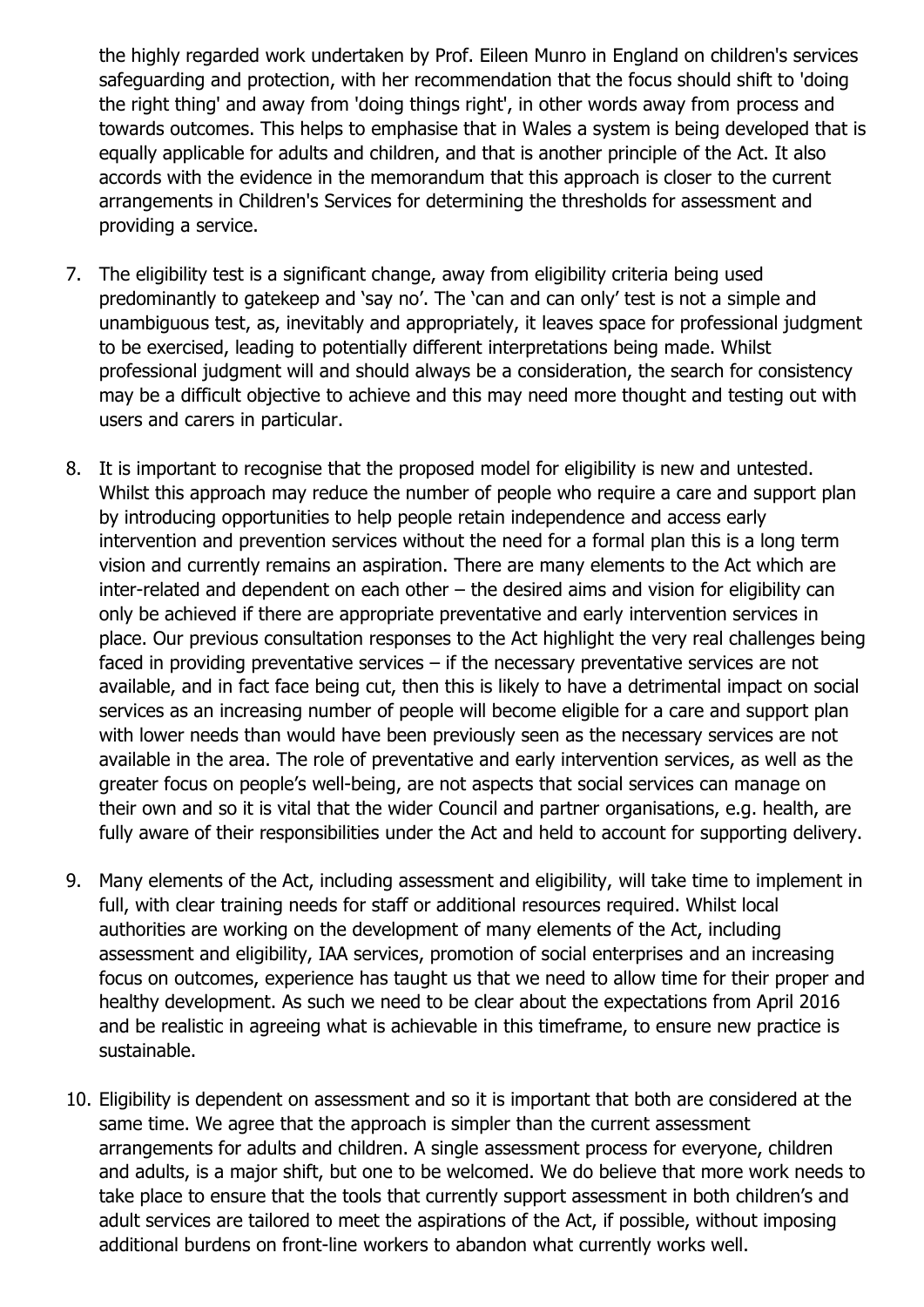- 11. The aim to reduce bureaucracy is welcome, but that will need energy and resources devoted to tackling the inevitable complexity associated with a much easier and simpler process for 'consented' sharing of information, not the least of which will be ensuring that IT systems and a revitalised shared commitment make this possible.
- 12. We are less sure about whether the approach will be simple to apply, as it requires a very different approach and thereby challenges some of the practice that has inevitably become embedded in people's daily work. Once again it highlights the need for careful, yet robust training and staff development, so that no-one is left in any doubt about the expectations for a fundamental change in the nature of the relationship between users/carers and the workers who are leading and/or involved in their assessment. Many members of the public look to professionals to solve their family problems and meet their needs and a prudent approach to social care will need to be promoted alongside the prudent healthcare message.
- 13. It will be vital to review progress as this new approach is implemented and it is positive to see that the Welsh Government intends to commission an evaluation to enable the impact of the new model of assessment and eligibility to be considered. Both ADSS Cymru and WLGA would want to play a full part in this work, as we are all committed to ensure the aspirations of the Act deliver for people with care and support needs.

#### **Are the Regulations appropriate to ensure the right access to care and support for people who require it in Wales?**

14. The Explanatory Memorandum (EM) recognises that there is no precedent for the proposed new model and the evidence is based on data that has not been fully tested. We need to allow for a period of time to allow the changes to be implemented and ensure that the new approach is kept under review and tested to ensure that it achieves the ambitions of the Act and provides the right access to care and support for people who require it in Wales.

#### **Do the Regulations and Code of Practice sufficiently address any concerns previously raised?**

- 15. It is positive to see that the code of practice is being further refined in order to reflect and integrate the key principles and guidance from the Framework for the Assessment of Children in Need and their Families as it is important that the current strengths of Children's Services are built on. It is also helpful that the ambiguity between 'simple' and 'complex' assessment has been clarified and we welcome the removal of these terms.
- 16. The EM looks at the costs associated with each of the eligibility options that were considered. The graphs set out in the EM are helpful, but at this stage may not offer any conclusive evidence about the likely financial impact in particular of option three, the chosen approach. Graph 2 shows the 'spend per head of the adult population on local authority services' for each of the 22 councils. We believe that it is important to understand the socio-economic context for each of the councils, currently operating to both 'low' and 'moderate' criteria. Only one council is operating to 'low' and that council, as shown in graph 1, is spending less than the average per head on adults receiving local authority services and is in the mid-range (i.e. 14th out of 22) on graph 2. Similarly of the four councils operating to 'moderate', three are indeed spending less than the Welsh average on local authority social care or head of adult population, but the fourth is the second highest spender (council 7).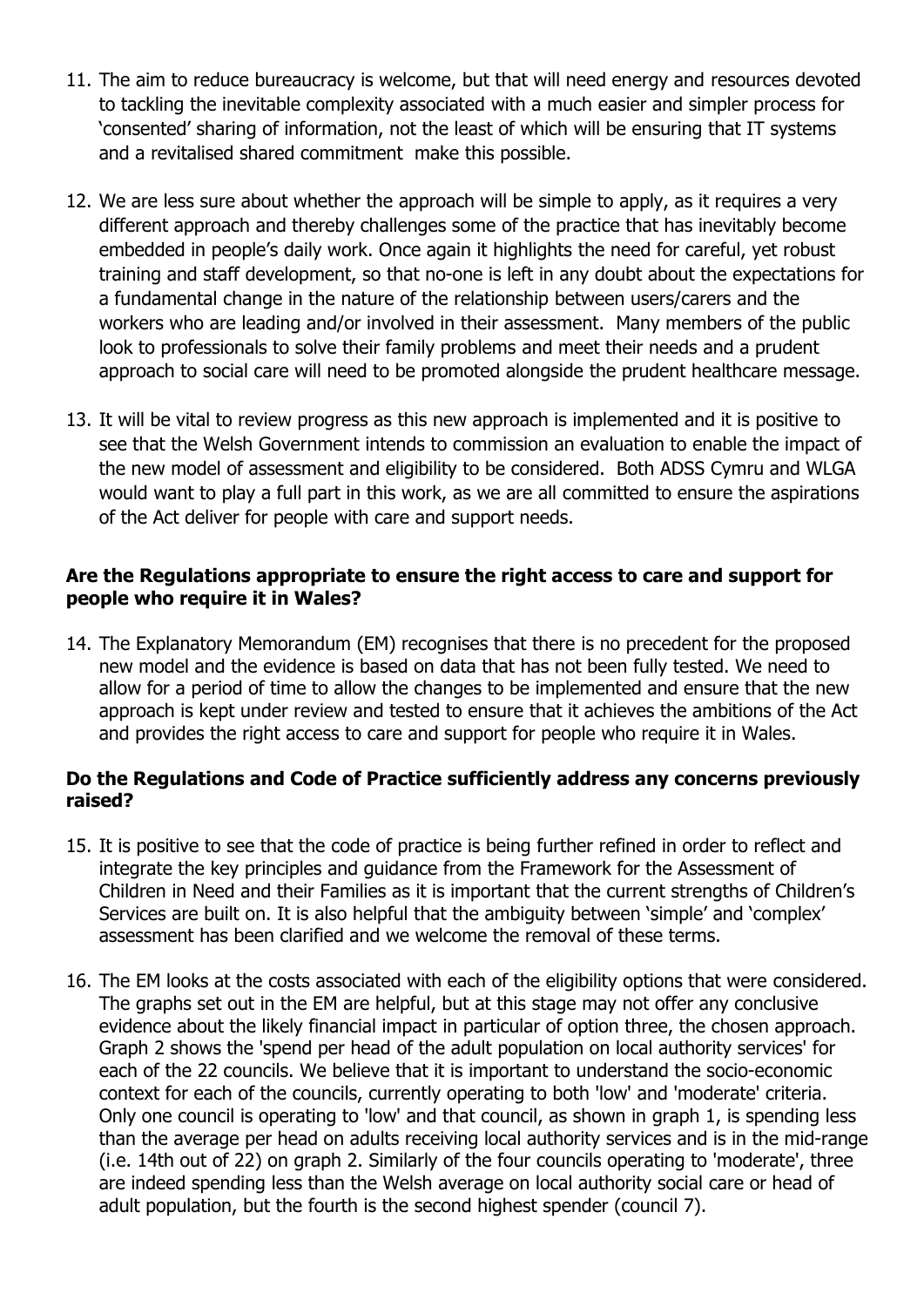- 17. It may be that there are characteristics, in relation to the socio-economic context, that are similar for these five councils that could explain these spending positions, potentially suggesting that their use of 'low' and 'moderate' eligibility criteria is not a significant factor in their spending position. Welsh Government may find it helpful to commission a cost benefit analysis across Wales, to compare service profiles and outcomes achieved, when the changes under the Act have had time to bed down.
- 18. Another factor that should be considered in relation to the demographic trends, that are now well understood, is the ambition within the Act for early intervention and prevention to play a much bigger role in the offer that is made to people. This could mean that increasingly people over 85 will access a wider range of preventative services and facilities, thereby removing the inevitability of that growing population receiving treatment, care and support through public sector services at a critical and acute level. The Act requires that, through the provision of good quality information, advice and assistance, opportunities will be created for older people, in particular, to learn about and access community and neighbourhood facilities, some of which will be in place which do not require a referral but simply an introduction. These may be simply extending what third sector and community organisations are currently offering, or it may be that the encouragement of cooperatives and social enterprises will see the development of facilities that people experience as meaningful, local and in which they can play a part. The development or extension of these different kinds of facilities will not be without the need for support, both financial and practical and third sector agencies regularly demonstrate their ability to develop and extend support with relatively small amounts of resource. The role of WCVA and Community Voluntary Councils is critical in sharing best practice and supporting third sector agencies to attract new funds that are not available to Local Authorities.
- 19. The EM makes reference to significant savings that could be achieved by reducing the expenditure on assessment and care management. Whilst savings may be possible through a more proportionate response we do need to be mindful of the increased responsibilities local authorities have in relation to carers and the likely increase in demand as a result of carers requesting assessments. Demographic changes also mean that there will be higher numbers of older people and people with long term conditions, who will create new demands on the current workforce. Additionally the code of practice on assessments sets out that as part of the provision of advice and assistance through the IAA service an assessment will be required that takes into account the five elements to determine eligibility – this will require experienced and highly skilled staff to be able to have a meaningful conversation with a person at their first point of contact to be able to undertake these responsibilities and so we need to be clear on what impact this will have, particularly on existing IAA services.

### **Are there likely to be any barriers to the implementation of the provisions?**

- 20. We have previously outlined our concern that the Act will increase pressure on local authorities and that staff training and workforce development remains the highest priority. As such the Delivering Transformation Grant and the additional resources to support workforce development are welcomed. This will need to be kept under review to ensure that adequate resources and support are available to ensure that the work required to successfully implement the Act can be achieved.
- 21. As highlighted above no part of the Act can be looked at in isolation as there are many interdependencies – whilst assessment and eligibility sit firmly with local authorities many of the services that will be accessed following assessment will sit outside local authority control. This is not something that local authorities can do on their own and so we need to ensure that all partners are aware of their responsibilities and are held to account for delivery of the Act.